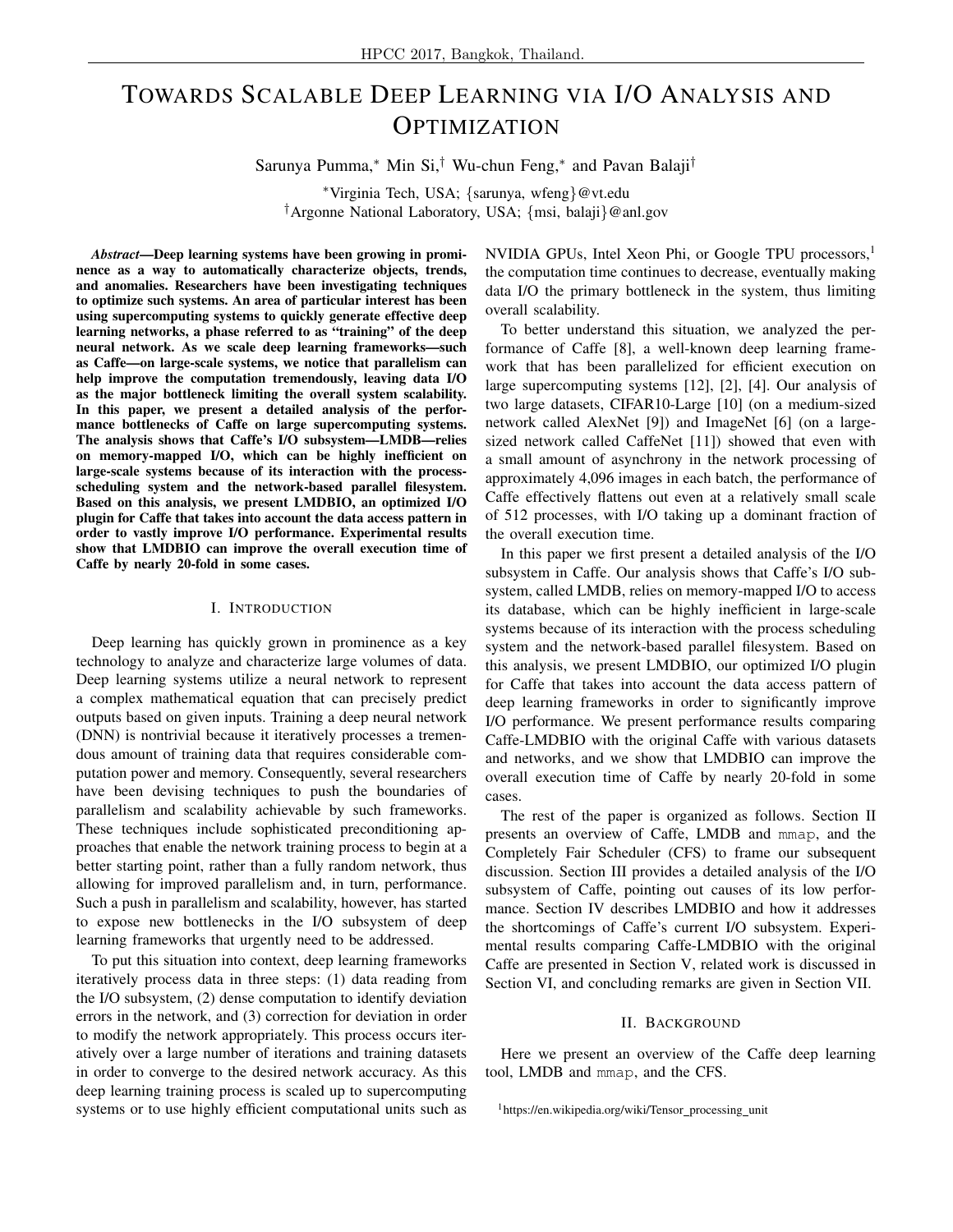## *A. Caffe Overview*

Caffe is a convolutional neural network training framework developed by the Berkeley Vision and Learning Center. The original framework was written in C++ with CUDA for highly optimized GPU computation, although subsequent variants of Caffe have included support for generic CPU architectures as well.

The general workflow of Caffe is as follows. The user provides a training dataset that is used for building the network. This dataset contains a number of data samples. The idea is to start with a "guess" about the network parameters, process each of the data samples on the network parameters to measure the deviation error in the initial guess, and update the network parameters based on the observed deviation. One active area of research is on improving this initial guess of the network parameters by using various preconditioning techniques.

The most conservative approach for training the network is to process each data sample sequentially and then immediately update the network parameters. This model is overly serial, however, and is expensive in practice. Caffe provides a technique called *batch* training wherein each training iteration a network is simultaneously trained with multiple data samples before the network parameters are adjusted. Such adjustment happens only after the entire batch of data samples is processed by using the accumulated gradients of all the samples in the batch. In this model, the dataset is divided into multiple batches according to a predefined batch size. The larger the batch size, the fewer the parameter updates, but also the higher the number of iterations needed for convergence.



Fig. 1. Caffe workflow

Since sequential DNN training is not practical, researchers have begun investigating parallel training for derivatives of Caffe [12], [2], [4], using either supercomputing systems or accelerators, where a batch is divided into multiple chunks that are processed concurrently on multiple workers (i.e., processes and threads). The workflow of parallel training in Caffe is illustrated in Figure 1. At the beginning of each training iteration, each worker reads a subset of a batch from



Fig. 2. Workflow of mmap

a database. Caffe provides a variety of data reading options via several types of databases. The default and most widely used option is to use the Lightning Memory-mapped Database (LMDB) to access the dataset.

Once the data is read, it starts performing *forward* training by computing a weighted sum of inputs in each layer until it reaches the last layer where a classification error is calculated. In the *backward* pass, the error is propagated back into the network to calculate the network's parameter gradients. When the backward pass is done, the gradients computed by each worker are accumulated and used for updating the parameters in the network. During the training, the quality of the network parameters is periodically tested. The training is repeated until the termination criteria are satisfied, that is, until the desired accuracy or the maximum number of iterations is reached.

#### *B. LMDB and* Mmap

Caffe uses the LMDB database format and library for accessing the training dataset. LMDB represents the data samples in a B+ tree format, which allows for block-based I/O to improve I/O performance. LMDB internally uses mmap to map the entire dataset to memory and parse through the dataset as if it fully resided in memory.

The Unix system call mmap maps the layout of a file from the file system to the virtual address space of a process and enables accesses to the file as if it were a memory buffer. With mmap, segments of a file, at a *page* granularity, are loaded only when they are accessed. Therefore, the mmap file access method is beneficial for partial file accesses where an entire file is not accessed at once or when the file represents a complex database rather than a raw dataset and might require nontrivial data access patterns. Once the file segments are loaded to memory, they can be mapped by multiple processes.

Three components are associated with mmap, as shown in Figure 2: the file system (which can be local or shared across machines), a page cache (which is shared across processes), and a virtual address space (which is private to a process). When mmap is called, a process receives a virtual address space that the file will be mapped to. The process can access this buffer freely as if all the data were in memory. If the process attempts to access a part of the buffer where the corresponding portion of the file has not yet been mapped or loaded to memory, a *page fault* happens, and the page-fault handler is invoked. The page-fault handler will initially try to find this page in the page cache to determine whether the page has already been read to memory. If the page is found in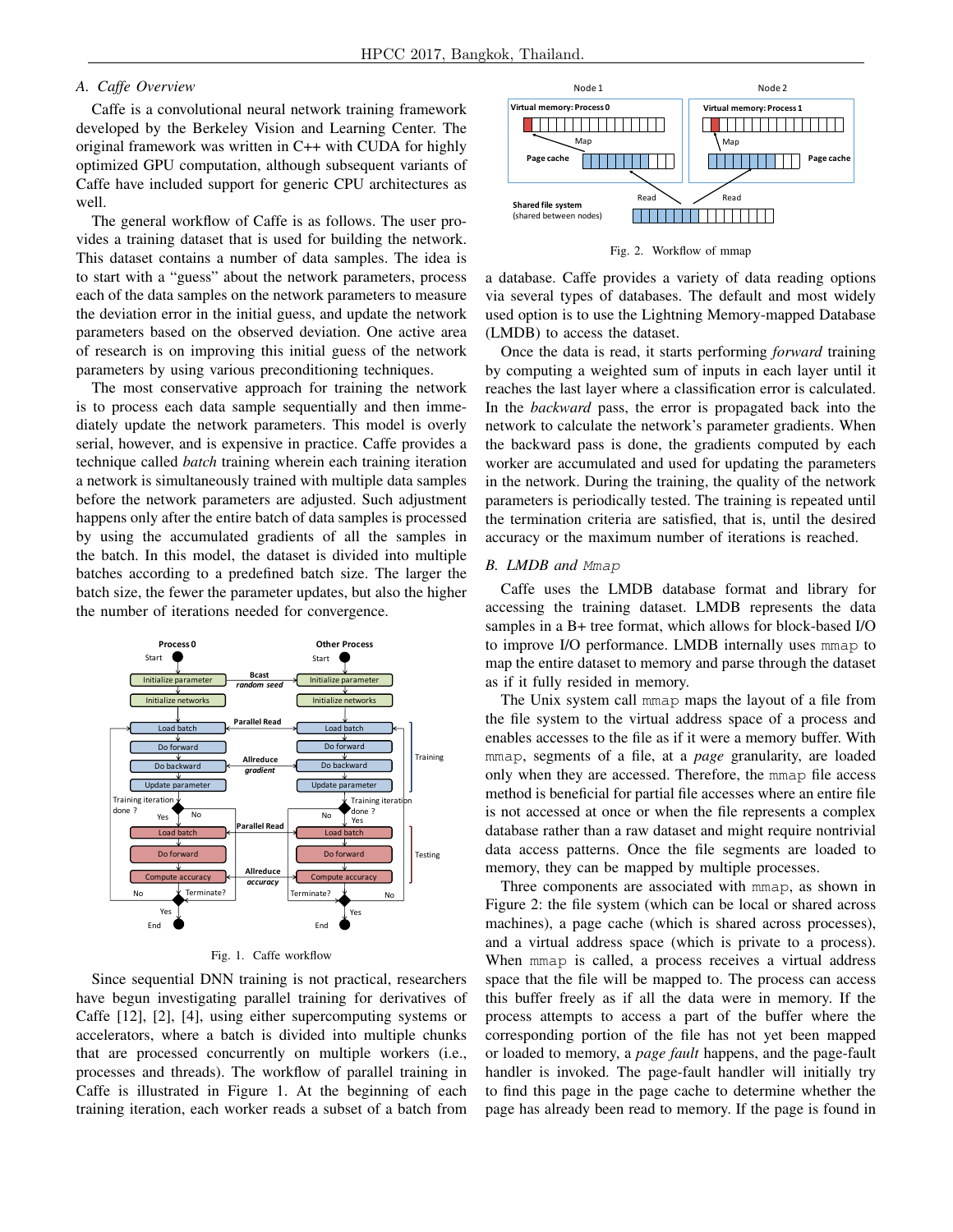memory, the handler will map the physical address of the page to the corresponding virtual address of the process. If the page is not found in memory, the handler will issue an I/O request to read the page and its neighboring pages to memory.

While waiting for completion of the I/O operation that is fetching the data from the file system, the process is put to sleep and context switched out. When I/O completion interrupts come in, the process will be woken up to check whether its I/O request has been completed by the operating system process scheduler.

#### *C. Completely Fair Scheduler*

Linux kernel 2.6 introduced the Completely Fair Scheduler (CFS) as the default process scheduler. CFS guarantees fairness of CPU usage between processes and attempts to maximize CPU utilization. It schedules processes to execute on the CPUs from a red-black tree where a process with the least-used CPU time will be chosen to run first. The scheduler does not take into account the order in which the processes are enqueued.

The processes that are waiting for I/O operations to complete are put to sleep. Once an I/O completion interrupt comes in, all the waiting processes are marked as runnable. The CFS scheduler then wakes up the runnable processes in the red-black tree to let them check whether the I/O completion corresponds to the operation they are waiting for. If it is not, they go back to sleep.

#### III. ANALYSIS OF I/O IN CAFFE

In this section, we present an analysis of the I/O performance of Caffe. Caffe is read-intensive and does not perform any significant file writes, so much of the analysis is on the file read accesses in Caffe.

#### *A. Caffe Scalability Analysis*

To understand the state of I/O in Caffe's current framework, we begin by training the CIFAR10-Large dataset using the AlexNet DNN model. We use a batch size of 4,096 and perform scaling experiments on Argonne's Blues cluster (testbed details are provided in Section V-A).

Let us first consider the overall execution time scalability (strong scaling) of Caffe compared with ideal scaling. In Figure 3(a) we can see that the actual training time starts to differ from the ideal scaling time after just two processes and that the difference increases with the number of processes. In fact, with just 512 processes, the performance of Caffe is nearly 20-fold worse than the ideal scaling performance. To understand this result better, we analyzed the time taken by the various components of Caffe. In Figure 3(b) we note that the data I/O time (represented as "Read time") becomes highly significant when training a network on a large number of processes. It takes approximately 70% of the overall training time when using 512 processes and tends to increase when using a larger number of processes.

Since I/O is a major bottleneck in DNN training, we next analyze Caffe's data reading performance. The default data

reading approach of Caffe is to read the dataset from a memory-mapped file (using mmap) via LMDB. We measured the data reading bandwidth of Caffe using different numbers of readers and compared the results with those of POSIX I/O read using the IOR benchmark.<sup>2</sup> The IOR performance is typically considered the best case for POSIX I/O that is achievable on a given platform. Figure 4 shows that the read bandwidth of Caffe is much worse than that of the POSIX I/O read from the IOR benchmark. This shows that while I/O takes a significant amount of time in Caffe, most of this performance loss is due not to hardware limitations in the system but to the inefficient usage of the available I/O bandwidth.

## *B.* Mmap *Analysis*

As discussed in Section II-B, mmap maps the layout of a file from the file system to the virtual address space of a process and enables accesses to the file as if it were a memory buffer. Mmap's fundamental workflow relies on dynamically fetching data from the file system to physical memory.

Despite its various benefits, mmap suffers from a few shortcomings, specifically in the way it handles I/O requests. When a user process accesses a page, if that page is not already in memory, a page fault handler is triggered to fetch the data from the file system. This I/O request is then passed down to the hardware controller (e.g., SCSI for local storage or a network adapter for network-based file systems), and the user process goes to sleep while waiting for the I/O request to complete. When the I/O operation completes, the hardware controller raises an interrupt informing the file system of the completion. We note here that this interrupt handler is a *bottom-half* handler in Linux. That is, the interrupt is not associated with any particular user process in the system but is a generic event informing the file system that an I/O operation that was issued by one or more processes has now completed. The interrupt handler then marks as runnable all processes that were sleeping while waiting for an I/O event.

At this point, the CFS scheduler takes over. The next time the scheduler is triggered, it traverses all processes in its redblack tree and schedules the runnable processes one at a time. In general, however, since only some of the processes were waiting for the specific I/O operation that just completed, most processes will see that their I/O operation has not completed and go back to sleep. Only one or a few processes will be able to use this I/O completion to perform further processing. Consequently, this model significantly increases the number of context switches that get triggered, with most of the switches resulting in no real work. This approach thus increases the amount of "sleep time" associated with each process as well.

This problem is not present when performing a simple mmap I/O with a single process accessing the data. In such cases, the I/O completion handler wakes up only one process, and every completion corresponds to the exact process that is waiting for that I/O operation. But, the larger the number of readers, the greater the chance that the processes will be woken up

```
2https://github.com/LLNL/ior
```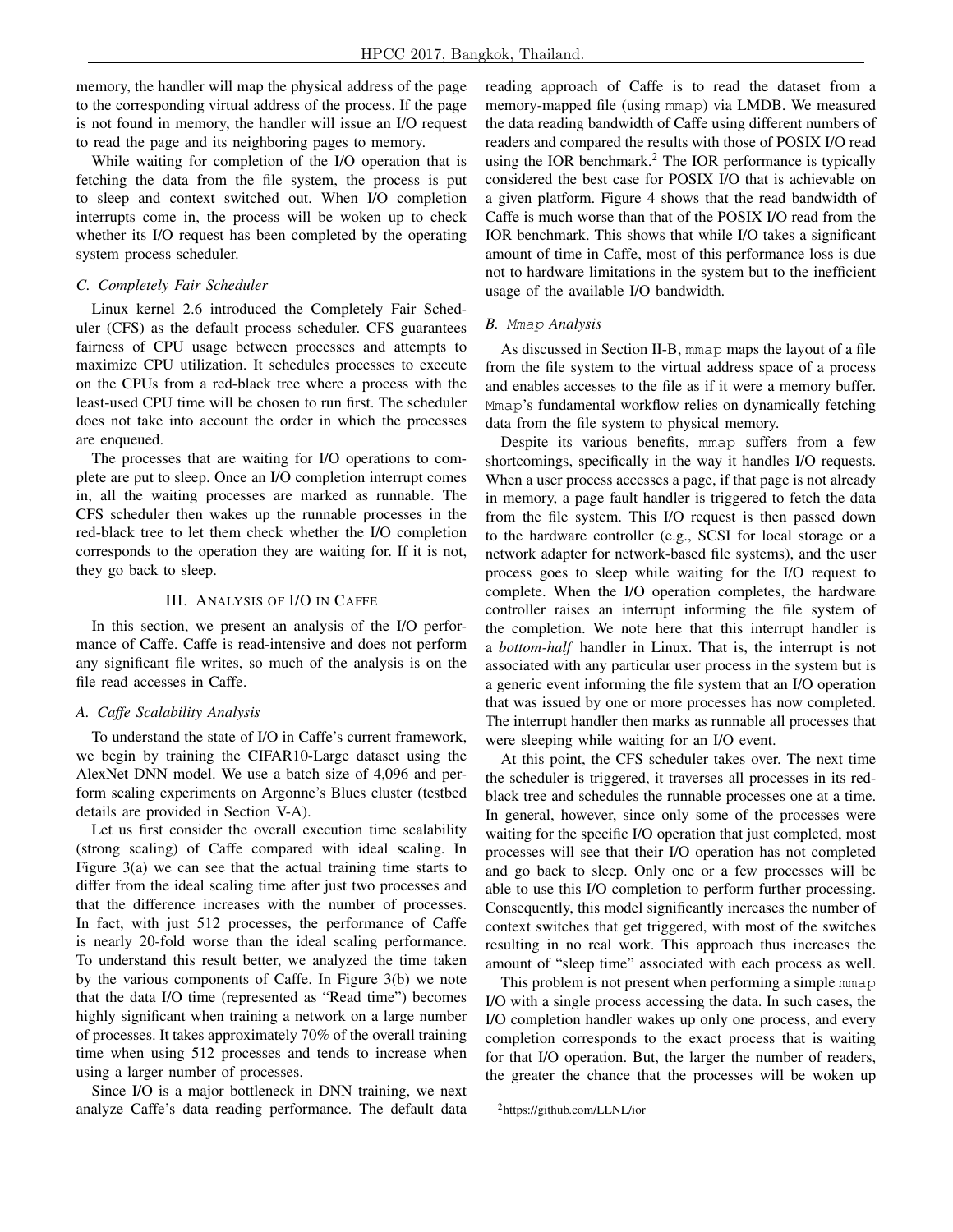

Fig. 3. Caffe scalability (CIFAR10-Large dataset): (a) scaling analysis; (b) scaling time breakdown



Fig. 4. Caffe I/O performance analysis (CIFAR10-Large dataset)

without having any real work to do. Therefore, we expect the total number of context switches in the processes to grow as we increase the number of readers. Moreover, we expect that with more than one process, the processes will spend most of the data reading time waiting for I/O (i.e., sleeping).

We demonstrate this behavior in Figures 5(a) and 5(b). As expected, the context switches increase as we increase the number of processes, and the sleep time when using more than one process takes approximately 90% of the overall read time. These results show that mmap-based file access is highly inefficient with more than one process because processes are wasting time in getting context switched in and out for I/O interrupts that do not belong to them.

## IV. LMDBIO: DESIGN AND IMPLEMENTATION

As discussed in Section III, the current I/O infrastructure in Caffe is highly inefficient in the way that it accesses data. The primary inefficiency comes from the way mmap-based I/O requests are generated and handled by multiple processes. To alleviate this issue, we propose LMDBIO—an I/O plugin for Caffe that takes the data access characteristics of Caffe into account in order to optimize the I/O performance.

## *A. Overview of LMDBIO*

One of the major drawbacks in the current data I/O model in Caffe is the lack of true parallelism. Data fetching for each process is independent of the other processes even though it is a parallel application and the I/O could, in principle, be coordinated. Thus several potential optimization opportunities

are lost. Often, this approach results in unnecessary data to be read and discarded. Moreover, since all processes are performing data I/O and relying on the underlying bottomhalf handler to wake them up, the wakeup model is imprecise and leads to unnecessary context switches.

The general idea of LMDBIO is to utilize what we refer to as "localized mmap." In this model, a single process is chosen on each node as the root process. The root process reads data from the file system and distributes it to the remaining processes on the node using MPI-3 shared memory. This approach aims to reduce I/O parallelism in order to give mmap a more sequential view of I/O and to minimize interprocess contention. The mmap localization approach also allows the traditional Linux bottom-half handler for I/O to wake up the exact process that is waiting for I/O to complete, since only one process is performing I/O. This strategy minimizes the number of context switches and helps improve performance.

LMDBIO is written in C++ and utilizes MPI and LMDB as core engines. We assume the availability of MPI- $3<sup>3</sup>$  in order to allow LMDBIO to detect process colocation automatically, perform reader assignment, and utilize a sharedmemory buffer. LMDBIO adopts LMDB's API for accessing the database file efficiently. Moreover, LMDBIO abstracts parallel data reading from applications and provides a convenient C++ API that the applications can utilize to obtain the data for each process.

## *B. Detecting Colocated Processes*

One of the first aspects that we need to solve in order to achieve localized mmap as described in Section IV-A is to detect which processes reside on the same node—or more precisely, which processes share the same mmap page cache and bottom-half interrupt handlers.

Achieving this objective portably is hard. LMDBIO adopts a feature in MPI-3 to split a global MPI communicator into multiple local communicators (MPI\_Comm\_split\_type with MPI\_COMM\_TYPE\_SHARED). The general idea of this feature

<sup>3</sup>Most supercomputers in the world already support MPI-3. The only notable exception to this claim is the IBM Blue Gene series of supercomputers that do not yet support MPI-3. However, these supercomputers are nearing their end of life, and the next generation of supercomputers from IBM do plan to support MPI-3 and later MPI standards.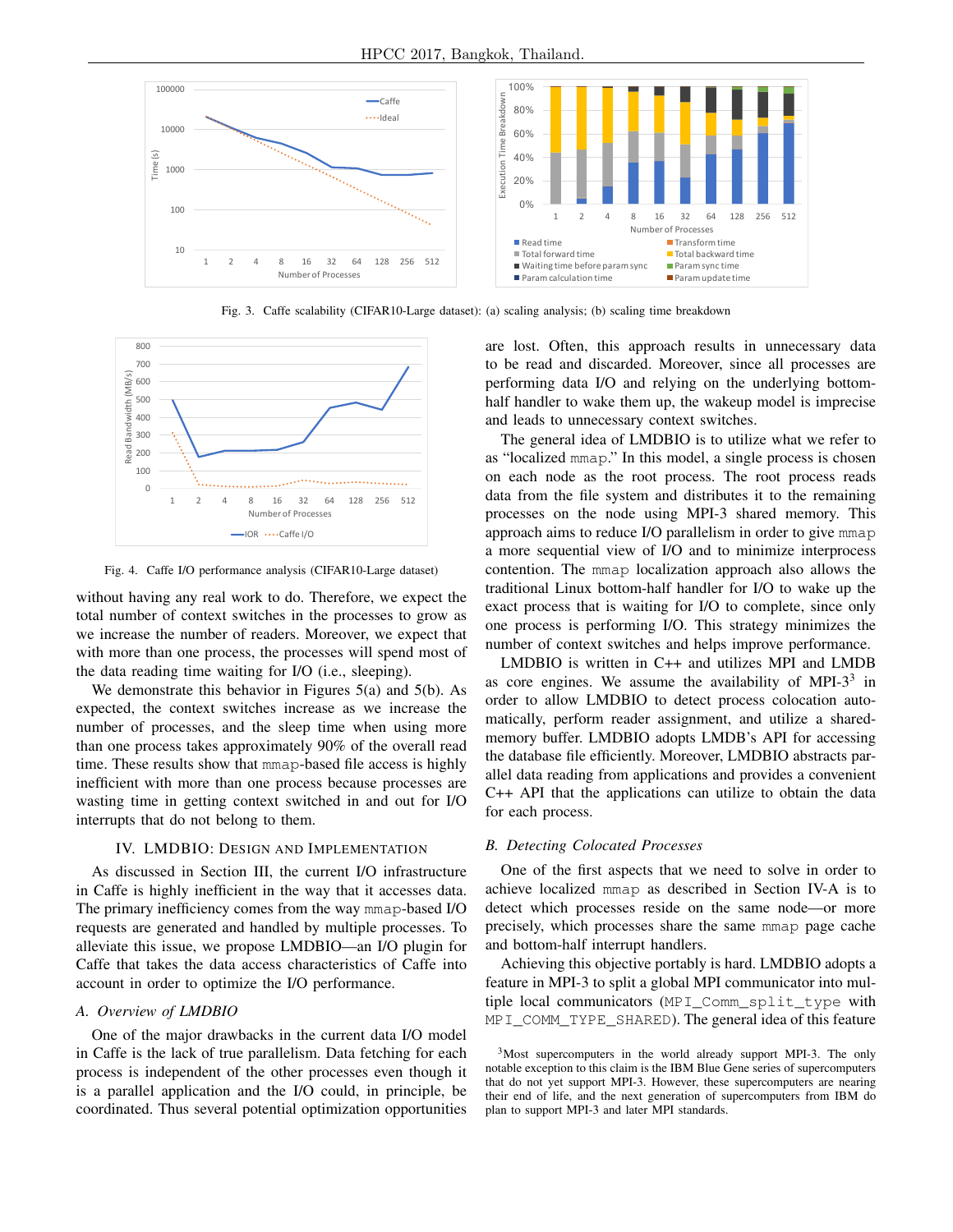

Fig. 5. Caffe mmap analysis (CIFAR10-Large dataset): (a) context switches; (b) sleep time



Fig. 6. LMDBIO overview

is to inform the user of the group of processes that are capable of allocating a shared-memory buffer. In theory, the MPI implementation can provide any group of processes that are capable of creating a shared-memory buffer together. For example, this could be all the processes on the same NUMA domain or the same socket. In practice, however, this group is often the processes that reside on the same node and thus share the same page cache and bottom-half interrupt handlers. This gives us a semi-portable way to detect processes on the same node with the added convenience that in case the approach does not give the right set of processes, we can gracefully degrade performance rather than failing outright.

Once the communicators are set up, LMDBIO chooses one reader from each local group as the "root."

#### *C. Inner Workings of LMDBIO*

LMDBIO consists of two phases: an initialization phase and a data-reading phase.

Initialization phase: In the initialization phase, LMDBIO assigns one reader per node using the approach mentioned in Section IV-B. Then, each reader opens the LMDB database that internally maps the database to that process's virtual address space using mmap. All processes on the node also allocate a shared-memory buffer that is directly accessible by all of them.

Data-reading phase: In the data-reading phase (shown in Figure 6), each reader in LMDBIO (one process per node) reads  $B/R$  data samples (B is the batch size and R is the number of readers) from the database. The data is read from the file system to page cache and mapped to the virtual address space of the reader process. The reader process then copies the data to the shared-memory buffer that was allocated during the initialization phase in order to allow other processes to access this data. LMDBIO then synchronizes the processes within the local communicator (to ensure that the read has completed), after which the other processes on the node are allowed to access the shared-memory buffer. Even though each process has full access to all of the shared-memory buffer, LMDBIO internally limits such access so that each process can access only  $B/P$  samples of data (P is a total number of processes).

#### *D. Shortcomings of LMDBIO*

Despite the various advantages of LMDBIO it still suffers from some shortcomings.

Serialized I/O: LMDBIO serializes I/O on each node so only one process per node is doing the I/O rather than all processes. While this approach is beneficial for minimizing the amount of interprocess I/O contention that occurs with mmap, we lose the opportunity to maximize a read bandwidth of the file system. To utilize the I/O bandwidth more efficiently with multiple processes, we have to use other approaches, for example, direct I/O, in order to avoid the problems with mmap.

Buffer Aliasing: In general, when a buffer is allocated, the allocated memory can contain pointers to other pieces of memory. Thus, any access on such memory could inadvertently modify other memory regions, a problem referred to as buffer aliasing. Most compilers are conservative in computing on aliased buffers since they need to be aware of such side effects and consequently generate less-optimized code. Malloc and malloc-like memory allocation calls are special in that they pass a special attribute to the compiler assuring it that any buffer allocated through malloc is not aliased. Thus, the compiler can perform more aggressive optimizations on this buffer, leading to better performance. Unfortunately, this "no aliasing" attribute can be passed to the compiler only when the return value of the allocation function is the memory buffer, not when the memory buffer is a function parameter. The MPI-3 shared-memory buffer allocation function misses this optimization opportunity: the shared-memory buffer that is allocated is not the return value of the function but, rather, a function parameter. This flaw in the MPI-3 interface design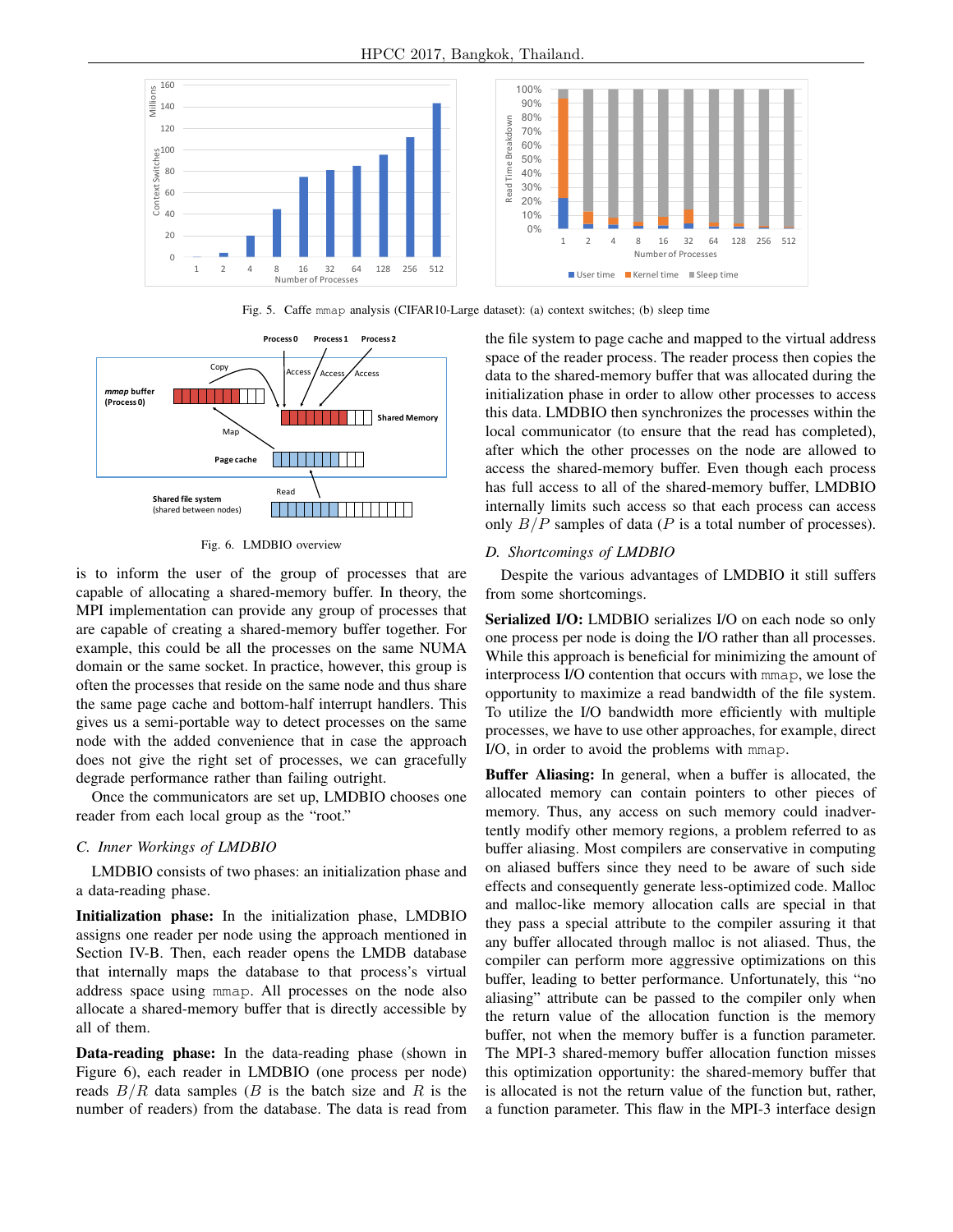can cause degradation in the compiler optimization. The issue can be worked around by using restrict pointers to access the buffer, which provides the compiler with equivalent information as an unaliased buffer, thus achieving the same level of performance. But this is an extra step that the application needs to be aware of.

TLB Misses: In LMDBIO, the data samples are copied from the mmap buffer into a shared-memory buffer. In traditional Caffe, this data is copied into a regular malloc buffer. Unfortunately, malloc buffers and shared-memory buffers differ significantly in the way the operating system assigns physical pages to them. Buffers allocated with malloc use large (2 MB) pages on most processors, whereas shared-memory buffers use regular (4 KB) pages. Thus, computing directly on this buffer might cause a larger number of TLB misses when using shared memory than when using malloc. In Caffe, we are not affected by this issue because of a second transformation that copies the data again into another malloc buffer before any core computation is done. Thus, the core computation itself does not suffer from the increased TLB misses. Nevertheless, this is an issue that future variants of Caffe need to be aware of.

## V. EXPERIMENTS AND ANALYSIS

In this section we present and analyze several experimental results to showcase the capability of LMDBIO.

## *A. Experimental Platform*

The experimental evaluation for this paper was performed on Argonne's Blues cluster.<sup>4</sup> Blues consists of 310 computing nodes connected via InfiniBand Qlogic QDR. Each node has 64 GB of memory and two Sandy Bridge 2.6 GHz Pentium Xeon processors (16 cores, hyperthreading disabled). The storage is 110 TB of clusterwide space provided by GPFS and 15 GB of on-node ramdisk. We built both the original Caffe and Caffe-LMDBIO by using the Intel ICC compiler (version 13.1.3). We used MVAPICH-2.2 over PSM (Performance Scaled Messaging) [17] for all experiments. All experiments were run three times, and the average performance is shown.

We used two datasets for our experiments. The first dataset was the CIFAR10-Large dataset that was trained by using the AlexNet DNN model. The CIFAR10-Large dataset consists of 50 million sample images, each approximately 3 KB. The total dataset size, including the raw images and some metadata corresponding to the images, is approximately 190 GB. The second dataset was the ImageNet dataset that was trained by using the CaffeNet DNN model. The ImageNet dataset consists of 1.2 million sample images, each approximately 192 KB. The total dataset is 240 GB. Although both datasets can be I/O intensive, the ImageNet dataset is particularly so, given the size of the images that need to be processed.

For our experiments we used a batch size of 4,096 for both datasets. We trained the network for the CIFAR10- Large dataset over 1,024 iterations (4 million images) and the ImageNet dataset over 32 iterations (128K images).

## *B. Performance Comparison*

Figure 7(a) compares the performance of the original Caffe with that of Caffe-LMDBIO for the CIFAR10-Large dataset. The general trend that we notice is that Caffe-LMDBIO performs better than Caffe by up to a factor of 1.75. Figure 7(b) shows the breakdown of performance for Caffe-LMDBIO where we notice that time taken by the data I/O (represented as "Read time" in the figure) has reduced significantly compared with that of the original Caffe implementation (shown in Figure 3(b)), specifically from 70% to 30%. We note that our work is not fully done yet; I/O still takes a large portion of the overall time even in the LMDBIO optimized version. Nevertheless, the proposed approach is still a significant step toward improving I/O performance for Caffe. Moreover, this improvement is despite the reduced I/O parallelism and the extra data copy that we perform within Caffe-LMDBIO.

We performed a similar analysis on the ImageNet dataset, as shown in Figures 8(a) and 8(b). The general trend for ImageNet is similar to that of CIFAR10-Large. However, we notice that the performance improvement with Caffe-LMDBIO is significantly larger for ImageNet, showing improvements up to 20-fold in some cases. This larger improvement for ImageNet is attributed to the larger images in its dataset.

#### *C. Analysis of Context Switches*

Apart from overall performance, we also studied the number of process context switches with Caffe-LMDBIO. Again, our analysis was performed with both CIFAR10-Large and ImageNet. Figure 9 shows the improvement in context switches for the two datasets. We see that the number of context switches is significantly better for Caffe-LMDBIO compared with that of the original Caffe. For the CIFAR10-Large dataset, LMDBIO reduces the number of context switches by nearly 120-fold. For ImageNet, the improvement is even more dramatic, with close to a 700-fold reduction in the number of context switches.

This improvement is expected. Since LMDBIO has a single process performing mmap, it ensures that no contention occurs between mmap calls performed by multiple processes. This serialization reduces the number of unnecessary wakeups created by the interrupt handler, thus reducing the number of context switches.

#### VI. RELATED WORK

Considerable research has been conducted addressing various aspects of deep learning.

Other Deep Learning Frameworks: While this paper focuses on Caffe, it is not the only deep learning framework used in the community. Theano [18] was one of the first deep learning toolkits that also has a parallel version [14]. Google's Tensor-Flow [3] is another highly flexible dataflow-like architecture where nodes in the graph represent mathematical operations and an edge between nodes represents a multidimensional data array communicated between them, called a tensor. Recently, a distributed version of TensorFlow has been released, where tasks can be distributed over multiple cluster nodes with

<sup>4</sup>http://www.lcrc.anl.gov/about/blues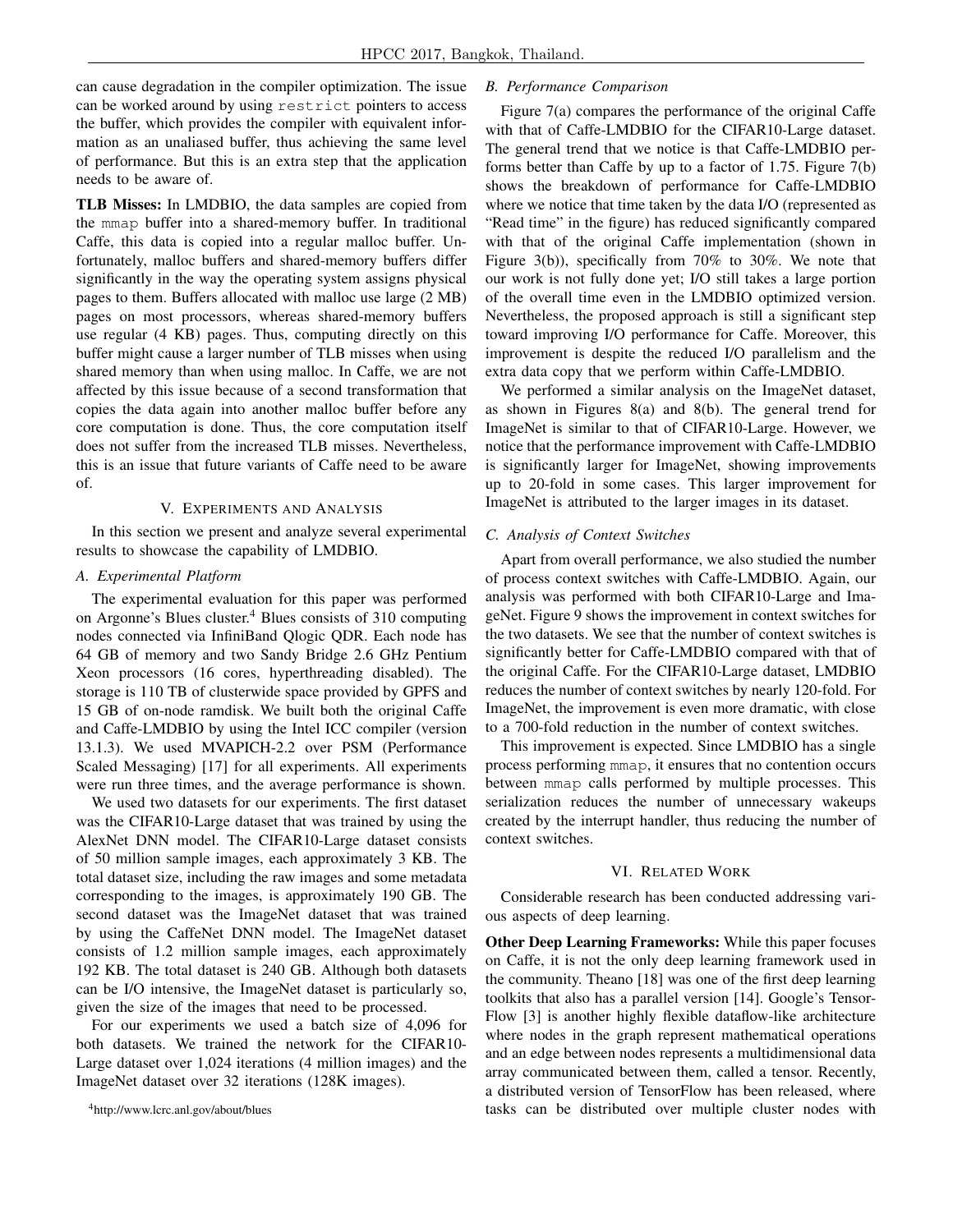

Fig. 7. CIFAR10-Large dataset: (a) performance comparison of Caffe and Caffe-LMDBIO; (b) performance breakdown of Caffe-LMDBIO







Fig. 9. LMDBIO context switches: (a) CIFAR10-Large dataset; (b) ImageNet dataset

data transferred through the gRPC protocol [1]. Vishnu et al. contributed to the distributed version of TensorFlow using MPI [19] to scale it on supercomputing systems. While all these frameworks allow for different forms of parallelization and network generation, however, their core I/O infrastructure is not that different. In particular, using LMDB datasets for storing data samples is a common practice in the community; and regardless of which deep learning framework we use, as long as it accesses LMDB datasets, it will suffer from the same issue. Thus, our work is broadly applicable to these other deep learning frameworks as well.

Many parallel variants of Caffe itself have been published. Of these, MPI-Caffe [12] and Caffe-MPI [2] target only the compute portions of the framework and do little to optimize I/O. S-Caffe [4] performs parallel data read but does not analyze the issues with Caffe-IO and inherits many of its shortcomings. Our work aims at fixing the underlying cause of the performance degradation in Caffe-IO, making it applicable to all Caffe derivatives.

Parallel I/O: In HPC systems, I/O subsystems are typically the slowest components. Researchers are looking into ways to parallelize data access in order to improve the I/O bandwidth. MPI-IO [15], [16] provides a low-level interface to carry out parallel I/O for generic unstructured data. Other higherlevel I/O libraries such as HDF5<sup>5</sup> and NetCDF [5] abstract various structured scientific application data into portable file formats and provide feature-rich programming interfaces. Parallel HDF5 [7] and PnetCDF [13] provide parallel access

```
5https://support.hdfgroup.org/HDF5
```